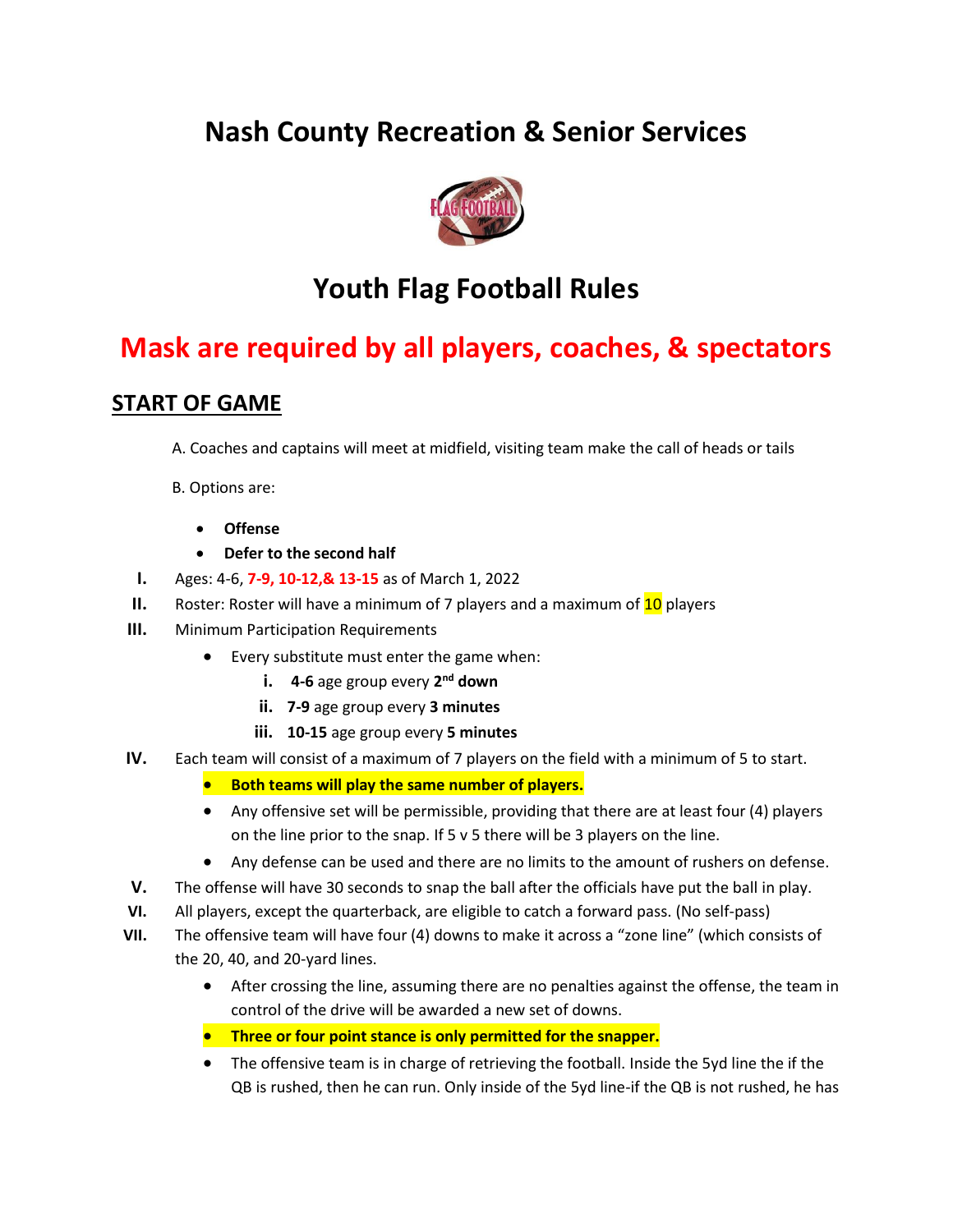to pass. He will have 10 seconds to make a play, if a play is not made it will result in a loss of down.

- **VIII.** The rectangular field for **ages 4-15** will have dimensions as such: 240 feet (80 yards) by 120 feet (40 yards).
	- **IX.** Physical tackling, holding, stiff-arming and deliberate roughness will not be permitted at any time.
	- **X. Two flags must be worn by each offensive and defensive player**.
		- Tackling is considered once a ball carrier's flag belt has been safely removed, without penalty, and the play is whistled dead.
		- At no time can the ball carrier be restrained, held, or pushed.
		- Should the ball carrier's knees strike the ground in the midst of a run, then the play is to be ruled dead.
		- Furthermore, should a ball carrier's flag belt come off without being pulled, then the defense must touch the runner (one or two hand tag) to stop play.
		- A ball carrier is not allowed to slap a defensive player's hands away. This is known as "flag guarding" and will result in a 10-yard penalty from the spot of the infraction.

# **GAME LENGTH**

I. The game will be played in two (2) halves:

- 4-6-year-old 16-minute 6 v 6 (pee wee ball)
- 7-9-year-old 18-minute 7 v 7 (**pee wee ball**)
- 10-15-year-old 20-minute  $7 \vee 7$  (Jr. ball)

II. Prior to the start of the game, a coin toss will be conducted to see who has the ball first.

III. The clock will be stopped during the last two minutes of the **1 st & 2nd half only** for the following reasons:

- Penalty
- Official Time Out
- Team Time Out
- First Down (Clock starts immediately after referee marks the ball ready for play)
- Injury on the field
- Incomplete Legal or Illegal Forward Pass
- Player Runs out of bounds
- Safety or Touchdown
- Touchback
- Any new possession for a team
- Inadvertent whistle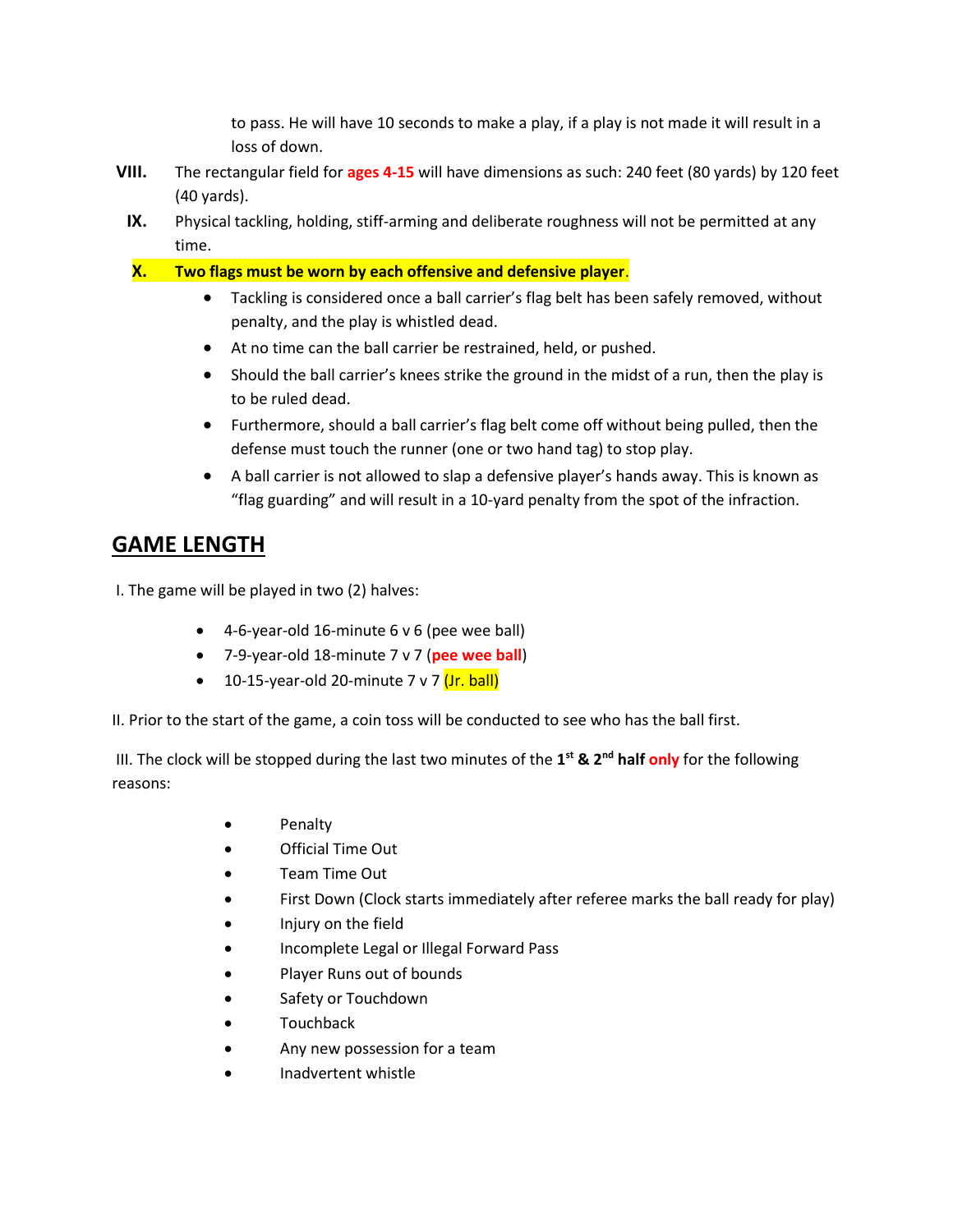IV. Halftime will consist of five minutes.

V. Each Team will be allowed (2) timeout, lasting 60 seconds, per half. Timeouts will not carry over to the next half.

**VI**. **Mask must be worn at all times by all players, coaches, and spectators.**

### **BLOCKING**

- No part of the body except the feet shall be in contact with the ground and the feet must remain on the ground for the duration of the block.
- Blocking will be by **SCREENING ONLY**. That is, a blocker must hinder a defender's movement through positioning rather than body contact.
- During a block, the body must remain upright with elbows and hands touching the body at the side or behind the back.
- While incidental contact may occur, blocking/pushing penalties will be called against the player who initiates contact.
- The defense may **not** use hands, arms, or legs as a wedge to gain an advantage over a blocker.

# **Scoring**

| A. Point values will be as follows: |          |
|-------------------------------------|----------|
| -Touchdown:                         | 6 points |
| <u>- Safety:</u>                    | 2 points |
| - PAT from 3-yard line:             | 1 point  |
| - PAT from 10-yard line:            | 2 points |
| - PAT from 15-yard line:            | 3 points |

### **Conversion attempts**

- **From the 3-yard line 1 point (MUST BE A PASS PLAY) 11-14 division: if the QB is rushed then he/she may run the ball**
- **From the 10-yard line 2 points (MUST BE A PASS PLAY) 11-14 division: if the QB is rushed then he/she may run the ball**
- •
- **From the 15-yard line 3 points (RUN OR PASS PLAY)**

**Mercy Rule: If a team is 19 or more points ahead when the Referee announces the 2-minute warning for the second half, the game shall be over. If a team scores during the last minute of the second half and that score creates a point differential of 19 or more the game shall end at that point.**

**Touchdown verification**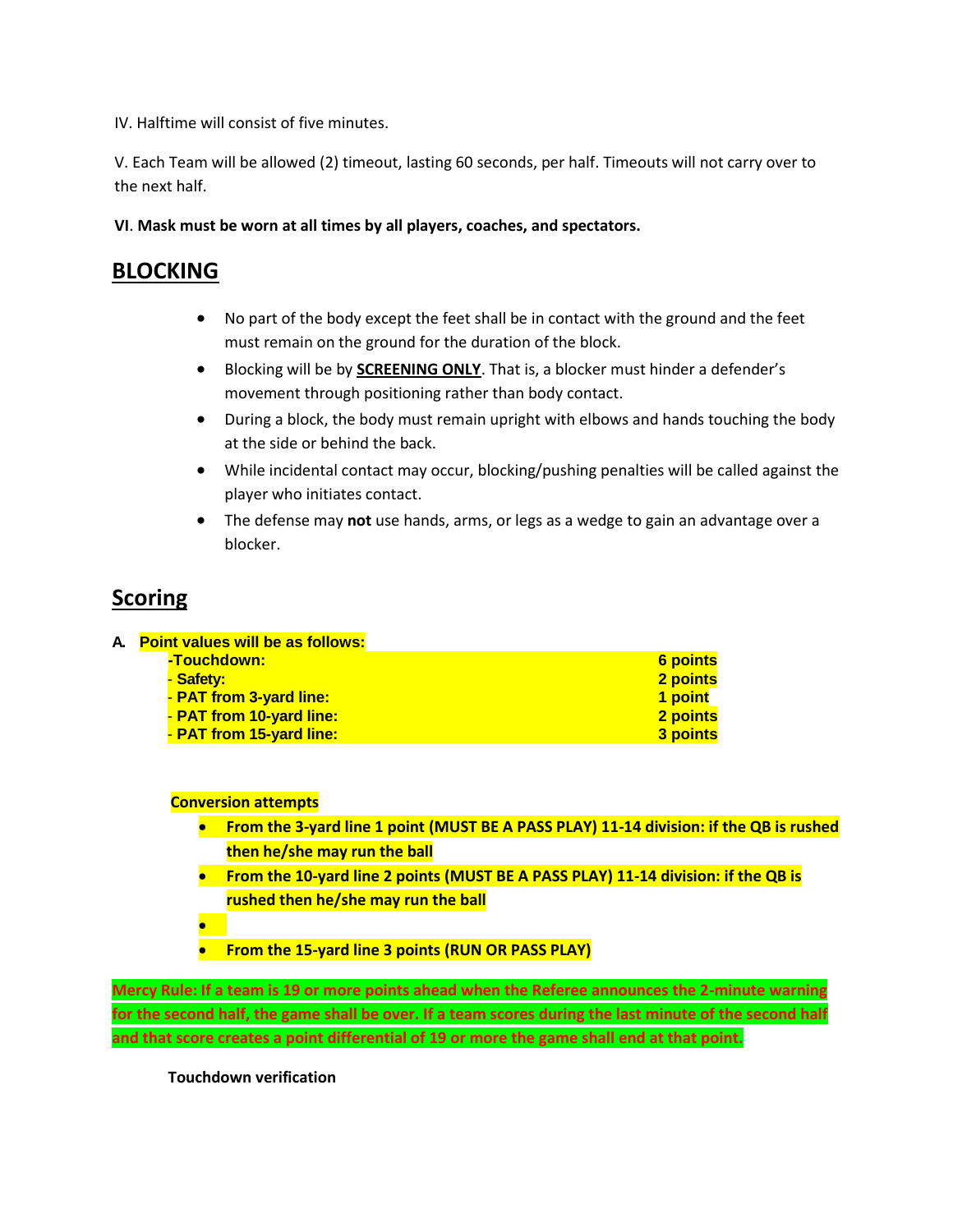- The player scoring the touchdown must raise their arms so the nearest official can deflag the player. If the player is not de-flagged with one pull, and the official determines the flag belt has been secured illegally, the touchdown is disallowed, the player is disqualified and it is a foul.
- Each possession by the offensive team, either to start a game, a half, or after a score, will be started on their own 10-yard line.
- The offensive team will be given four (4) downs to cross the 15-yard line for a first down.
- Ties will stand for regular season games.

# **Rushing the Passer**

1. All players who rush the passer must be a minimum of seven yards from the line of scrimmage when the ball is snapped. Any number of players can rush the quarterback. Players not rushing the quarterback can defend on the line of scrimmage.

2. Once the ball is handed off, the seven-yard rule no longer is in effect and all defenders may go behind the line of scrimmage.

3. A special marker, or the referee, will designate a rush line seven yards from the line of scrimmage. Defensive players should verify they are in the correct position with the official on every play.

a A legal rush is:

| Any rush from a point 7 yards from the defensive line of scrimmage. |
|---------------------------------------------------------------------|

- ii. A rush from anywhere on the field AFTER the ball has been handed off by the quarterback.
- iii. If a rusher leaves the rush line early (breaks the 7-yard area), they may return to the rush line, reset and then legally rush the quarterback.
- iv. If a rusher leaves the rush line early and the ball is handed off before he/she crosses the line of scrimmage, he/she may legally rush the quarterback.

b. A penalty may be called if:

i. The rusher leaves the rush line before the snap crosses the line of scrimmage before a handoff or pass – illegal rush (5 yards from the line of scrimmage and first down).

ii. Any defensive player crosses the line of scrimmage before the ball is snapped – offsides (5 yards from line of scrimmage and first down).

iii. Any defensive player not lined up at the rush line crosses the line of scrimmage before the ball is passed or handed off – illegal rush (5 yards from the line of scrimmage and first down).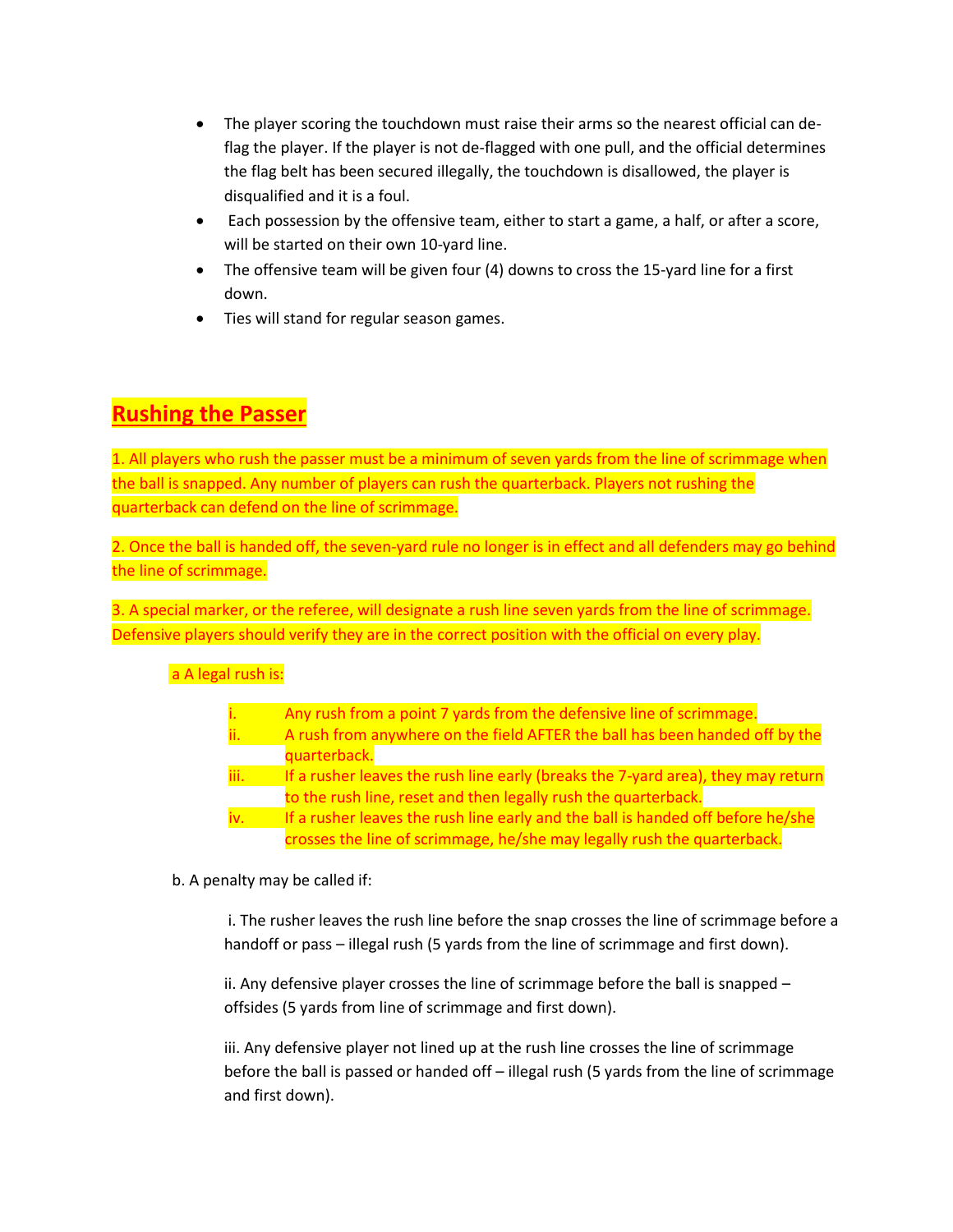- c. Special circumstances:
	- i. Teams are not required to rush the quarterback with the ten second clock in effect.
	- ii. Teams are not required to identify their rusher before the play.

4. Players rushing the quarterback may attempt to block a pass; however, **NO** contact can be made with the quarterback in any way. Blocking the pass or attempting to block the pass and then making contact with the passer will result in a roughing the passer penalty-10 yd penalty.

5. **The offense cannot impede the rusher in any way**. The rusher has the right to a clear path to the quarterback, regardless of where they line up prior to the snap. If the "path or line" is occupied by a moving offensive player, then it is the offense's responsibility to avoid the rusher. Any disruption to the rusher's path and/or contact will result in an impeding the rusher penalty. If the offensive player does not move after the snap, then it is the rusher's responsibility to go around the offensive player and to avoid contact.

6. A sack occurs if the quarterback's flags are pulled behind the line of scrimmage. The ball is placed where the quarterback's feet are when flag is pulled.

a. A safety is awarded if the sack takes place in the offensive team's end zone.

# **Penalties**

# **5 yd penalties:**

- Improper equipment
- Encroachment
- Illegal substitution
- Illegal formation, motion, shift, snap, or procedure
- Helping the runner
- Delay of game
- False start
- Illegal position (offensive player not within 15 yards of the ball)
- Offensive player not within 15yards of the ball
- Player out of bounds when ball is snapped
- Intentionally throwing a backward pass or fumbling out of bounds (loss of downs)
- Illegal forward pass (loss of down) Intentional grounding

### **10 YD PENALTIES**

• Illegal participation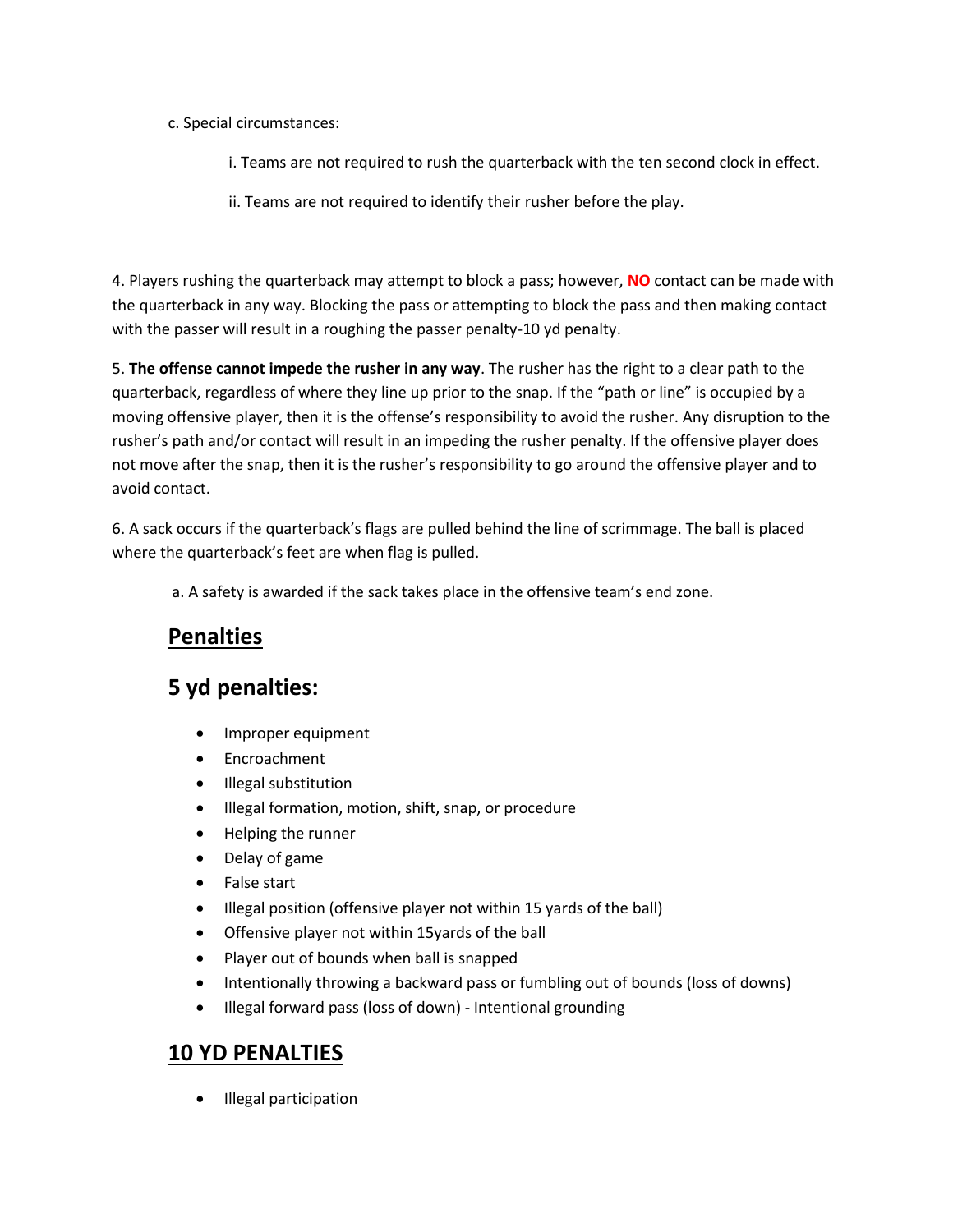- Hurdling
- Flag Guarding
- Illegal removal of flag
- Illegal use of hands, arms, legs or body
- Strip or attempt to strip the ball
- Unsportsmanlike conduct
- Unnecessary contact of any nature
- Throw runner to the ground
- Drive or run into player (offensive or defensive)
- Hurdling or Jumping over any player
- Tackling the runner
- Roughing the passer, plus automatic first down
- Illegal offensive screen blocking
- Interlock interference
- Defensive use of the hands
- Obstructing or holding the runner
- Illegal participation
- Illegal flag belt removal
- Intentionally kicking, swinging an arm, hand or fist at opposing player (ejection)
- Intentionally contacting an official (ejection)
- Flagrant personal fouls such as spiking, kicking, throwing the ball, fighting etc.
- Defensive pass interference, plus automatic first down (if intentional or flagrant, the team may be penalized an additional 10 yards) Can't pull shirt and allow 1-2 steps for receiver.
- Illegally secured flag belt
- No penalty can move the ball over half the distance to the goal line

### **When the flag is cleanly taken from a ball carrier the down shall end and the ball is declared dead.**

- A player who removes the flag from the ball carrier should immediately hold the flag above his head to assist the official in locating the spot where the capture occurred.
- No flag guarding such as slapping with the hand or stiff-arming.
- Under no circumstances, will any player be permitted to jump or hurdle another player (10-yard penalty).
- Fumbles will result in a dead ball

### **Only one coach from each team will be allowed on the playing field during a game for ages 4-6 and 7- 9.**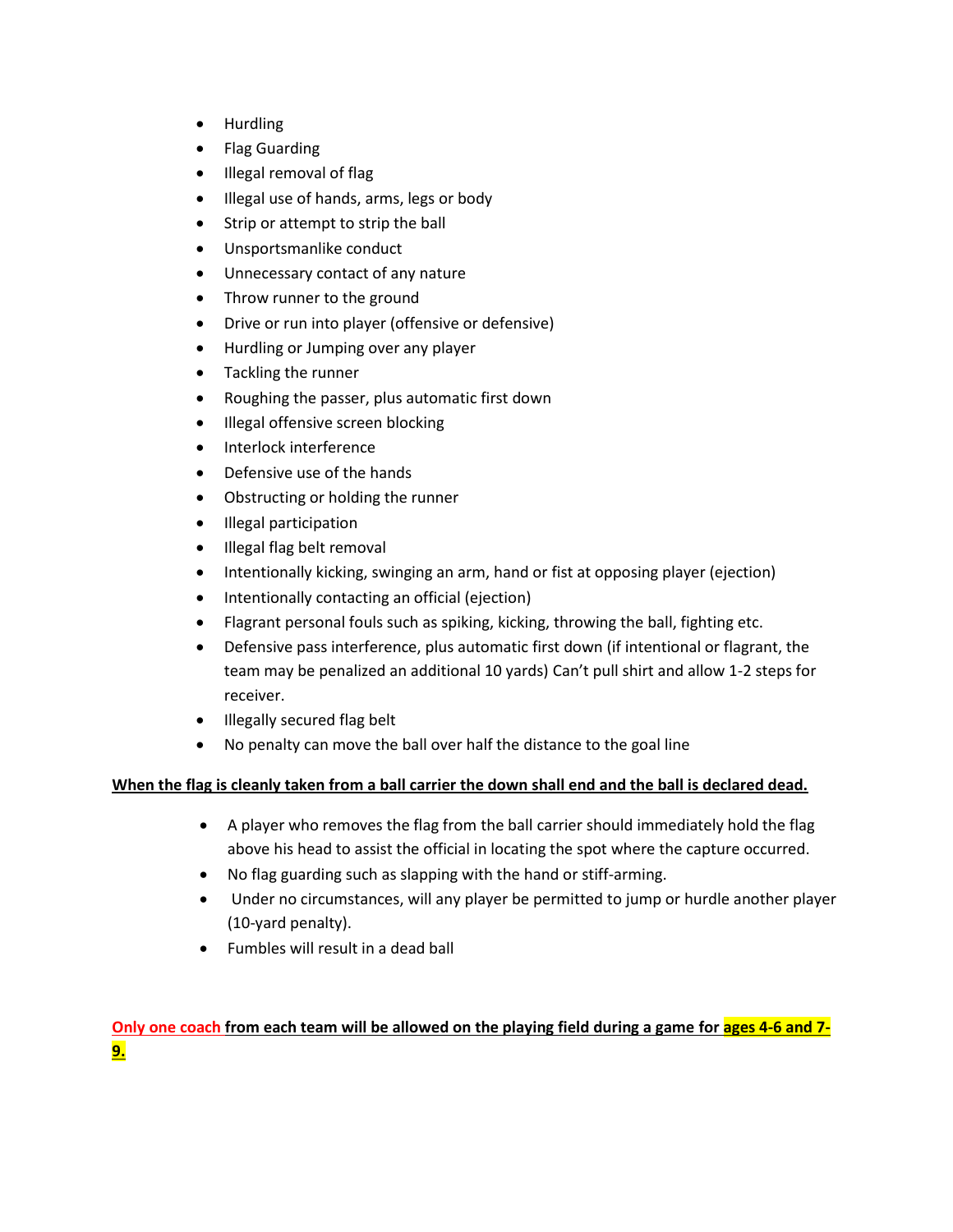- Substitute players and assistant coaches must stay on the far sidelines in the center of the field between the 15-yard lines.
- Coaches are expected to closely observe their players at all times to be certain that they are practicing **social distancing** and **none are overly fatigued**.
- **Coaches are expected to set good examples of sportsmanship for their players. They should not tolerate poor conduct either in practices or games. No profanity or poor sportsmanship, from either players or coaches, will be tolerated.**

### **OVER TIME AGES 7-15**

- Each team will start 1st & Goal from the 10-yard line, the object is to score a touchdown. Teams will have 4 downs to score. If the score remains tied after 1st overtime, the game will continue until there is a winner.
- If the first team with the ball scores, the opponent will still have a chance to tie/win the game.
- Extra Points will be attempted after each score.
- If the defense intercepts a pass and returns it for a touchdown, they win the game. If they do not return the interception for the touchdown, the series is over, the ball will be placed at the 10-yard line and the original defense will now be on offense.
- Each Team will be allowed one (1) timeout, lasting 60 seconds Timeouts from the previous half or overtime **will not** carryover.

### **NO CENTER SNEAK FOR ANY AGE DIVISION**

#### **NOTE:**

- ❖ **Parents are not allowed on player side of the field, only coaches.**
- ❖ Coaches/Players must stay between the 15-yard lines during the game.
- $\div$  Coaches/Players are required to stay out of the way of the scorekeeper and referees along the sidelines. Any violation of this can result in a sideline infraction penalty. This is in the referee's judgment.
- ❖ **NO METAL CLEATS ALLOWED**
- ❖ **Trash talking is illegal.** Officials have the right to determine offensive language. Trash talking includes talking to the officials, opposing players, teams, or spectators. If this occurs, the referee will give one warning. The second occurrence will result in the player or players being ejected from the game. **NCPR players/coaches/fans ejected will result in a two game suspension from games and practices.**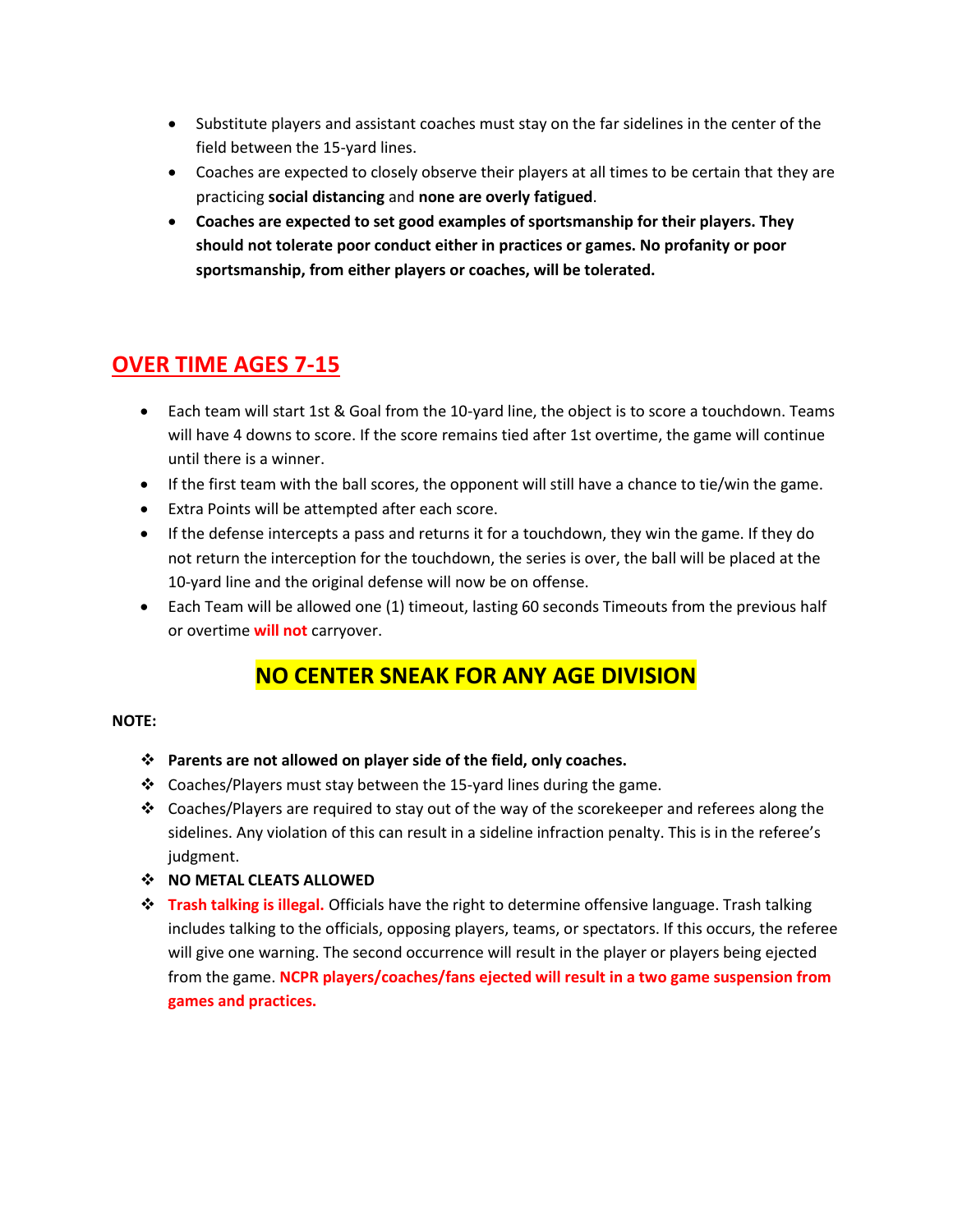It is the responsibility of the coaches to call the office (252-462-2628) or Pie Burke (252-382-2804) as well as call members of their teams about cancellations due to inclement weather. You can also check our Facebook page for cancellation updates.

### **Inclement Weather**

- A. Games shall be postponed when NCPR determines the field to be unplayable. **Managers** should contact the Parks & Recreation Department **AFTER 2** pm, and players should contact their managers.
- B. Under most conditions, a game will not be canceled. Managers need to make sure they have the official word from the Referee at the field or recreation staff that a game has been canceled. The original schedule will not be changed. Rained out games will be made up at the end of the regular season play, as much as possible.
- C. All suspended games will resume at the exact point where they were stopped.
- D. Nash County has developed the following inclement weather guidelines to ensure early response in various inclement weather situations. The National Weather Service issues weather advisories, watches and warnings to inform the public of inclement weather. Staff will stay attuned to these advisories and modify programs accordingly. Inclement weather judgment calls to cancel, suspend, postpone and resume are case by case depending on the forecast, radar development and visual observations of the sky. Should any of the following triggers occur causing undesirable and unsafe conditions; staff will alert the cancelation, suspension or postponement of an activity by using a whistle, air horn or megaphone. Participants, volunteers and other staff will be directed to a safe location until the threat or danger has passed and activities can resume.

Weather events include:

- **Extreme Temperatures**
- Severe thunderstorm watch or warning
- Lightning
- High winds
- A tornado sighting or warning

### **EXTREME TEMPERATURES**

#### **HEAT ADVISORIES**

The heat index ranges issued by the National Weather Service range from little danger from heat; 65 2 - 81 9 too dangerous to health; 106  $^9$  -115  $^9$  and above. High air temperatures and relative humidity distress individuals differently. Parents of children, adult participants and staff should take into consideration their own physical health conditions in making the decision to participate in an outdoor activity during a heat advisory. Proper hydration including the use of sunscreen, resting in shaded areas and wearing proper attire will be emphasized.

#### **Action:**

*Staff will monitor heat index levels along with other weather related variables to determine if an activity needs to be postponed.*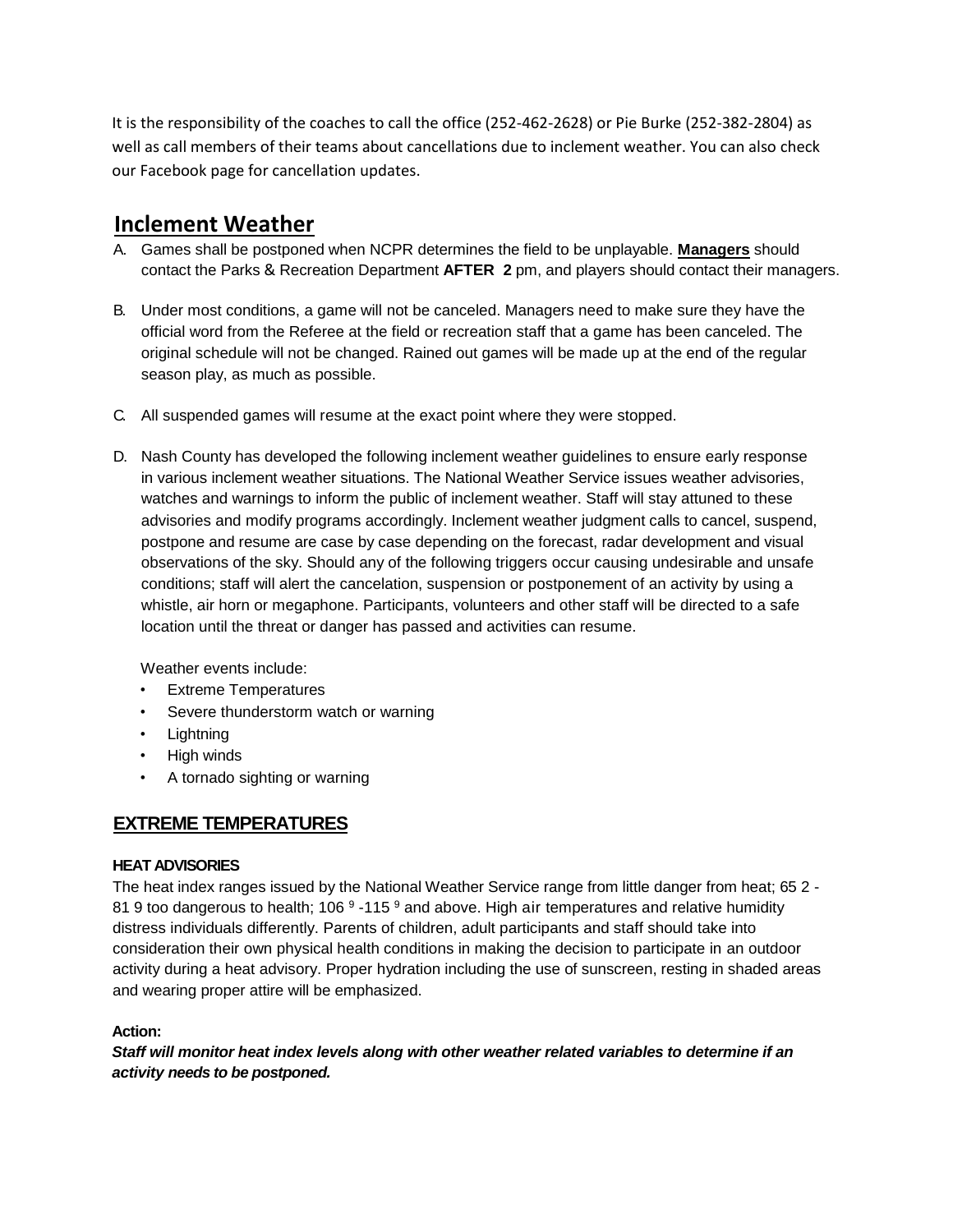#### **WINTER WEATHER**

Program modification may take place when temperatures are forecasted to be or fall below 40 degrees. Outdoor activities may be cancelled or moved indoors. If temperatures fall below 40 degrees during an activity, staff will monitor the situation and act if necessary.

#### **Action:**

*In the event of inclement weather involving snow and ice, program modification and a change to facility operating hours may take place. Any closings or adjustments to facility hours will be determined by the County Manager or Recreation Director. Decisions regarding cancellations or adjustments to programs can be made by Recreation staff.*

#### **SEVERE THUNDERSTORMS**

Staff will monitor all available weather alerts issued by the National Weather Service, media and what is visibly seen and heard while outdoors. A severe thunderstorm can produce damaging winds up to 58mph with heavy down pours, and possible hail. There is a potential risk of flying debris, localized flooding and lightning strikes.

#### **LIGHTNING AND THUNDER**

Program modification will take place when lightning is detected within 10 miles of the facility by radar, visual monitoring or if thunder is heard. Staff will monitor all available weather alerts issued by the National Weather Service, media and that is seen and heard while outdoors. Lightning is an electric spark discharge in the atmosphere, occurring within a thundercloud, between clouds, or between a cloud and the ground. Lightning is very dangerous and is accompanied by tremendous flashes and roars of thunder. Outdoor activities will be suspended when lightning is detected within 10 miles of the facility. The location of lightning can be determined by the NWS, a storm monitoring device and by counting time between thunder and lightning strikes. Once lightning is seen, count the number of seconds until you hear thunder. Divide the number of seconds by 5. The answer is distance in miles of the lightning. Therefore, 10 miles would be 50 seconds.

#### **Action:**

*If lightning is seen, or thunder heard, immediately suspend outdoor activities. Seek shelter immediately and avoid trees, canopies, or tents. No activity will resume until there is no less than 30 minutes from the last strike or from the last sound of thunder is heard. Staff will keep track of time to ensure activities are not resumed until it is safe. Once the threat and danger has passed staff will announce that it is safe for the activity or event to resume.*

People who have been struck by lightning do not carry an electric charge. Therefore, it is safe to perform CPR, if needed. Ideally, injured persons are moved into a safe shelter. Lightning-strike victims who show signs of cardiac or respiratory arrest need emergency help.

### **WIND**

Program modification will take place when strong gusts of wind are detected by radar. Staff will monitor all available weather alerts issued by the National Weather Service, media and take initiative to secure loose objects to prevent objects from becoming airborne projectiles.

#### *Action:*

*In conditions of winds reaching 58 MPH or higher (according to NWS weather reports) outdoor activities are to be suspended. All participants and staff will be advised to immediately seek cover*